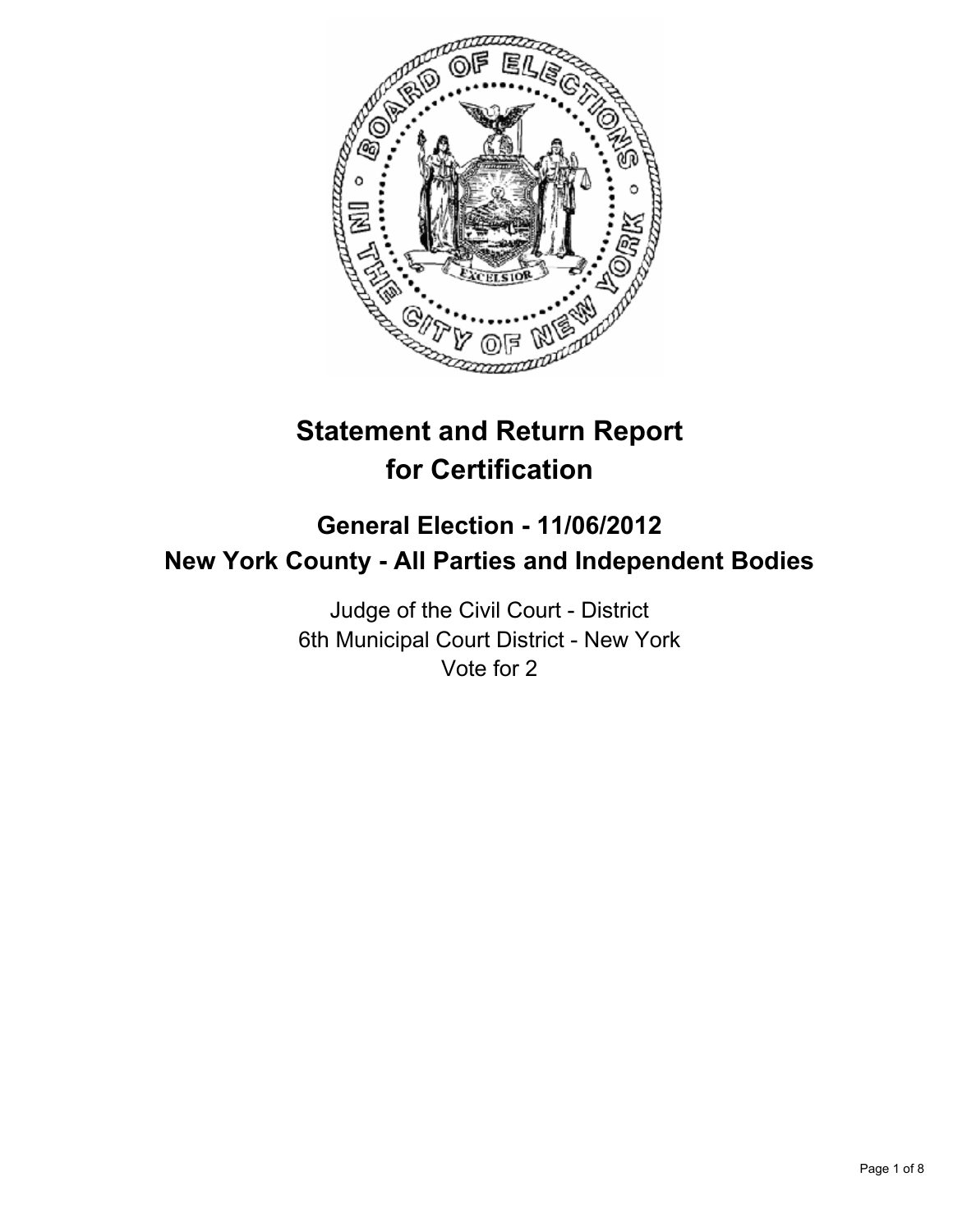

| PUBLIC COUNTER                                           | 18,569       |
|----------------------------------------------------------|--------------|
| <b>EMERGENCY</b>                                         | 45           |
| ABSENTEE/MILITARY                                        | 445          |
| <b>FEDERAL</b>                                           | 157          |
| SPECIAL PRESIDENTIAL                                     | 0            |
| AFFIDAVIT                                                | 2,267        |
| <b>Total Ballots</b>                                     | 21,483       |
| Less - Inapplicable Federal/Special Presidential Ballots | (157)        |
| <b>Total Applicable Ballots</b>                          | 21,326       |
| ARTHUR F. ENGORON (DEMOCRATIC)                           | 11,766       |
| SHAWN T. KELLY (DEMOCRATIC)                              | 12,224       |
| ALTON H. MADDOX JR. (WRITE-IN)                           | 1            |
| ALTON MADDOX (WRITE-IN)                                  | 1            |
| <b>BOB PICKETT (WRITE-IN)</b>                            | 1            |
| DANIEL KELLY (WRITE-IN)                                  | $\mathbf 1$  |
| DON ROSENBERG (WRITE-IN)                                 | 1            |
| ELLEN SULLIVAN (WRITE-IN)                                | $\mathbf{1}$ |
| JULES CHAPPLE (WRITE-IN)                                 | 1            |
| LINDSAY GARROWAY (WRITE-IN)                              | 1            |
| MARCUS GLAUB (WRITE-IN)                                  | $\mathbf 1$  |
| MATTHEW KANE (WRITE-IN)                                  | 1            |
| MICHAEL KANE (WRITE-IN)                                  | $\mathbf{1}$ |
| PYLAN KORAIRN (WRITE-IN)                                 | 1            |
| RYAN BERMINGHAM (WRITE-IN)                               | $\mathbf{1}$ |
| TIM PETROV (WRITE-IN)                                    | $\mathbf{1}$ |
| TORMEY ISALORD (WRITE-IN)                                | $\mathbf{1}$ |
| UNATTRIBUTABLE WRITE-IN (WRITE-IN)                       | 11           |
| VINCENT B. VANN (WRITE-IN)                               | 1            |
| WHITNEY TILSON (WRITE-IN)                                | $\mathbf{1}$ |
| YVES A. VITAL (WRITE-IN)                                 | 1            |
| <b>Total Votes</b>                                       | 24,019       |
| Unrecorded                                               | 18,633       |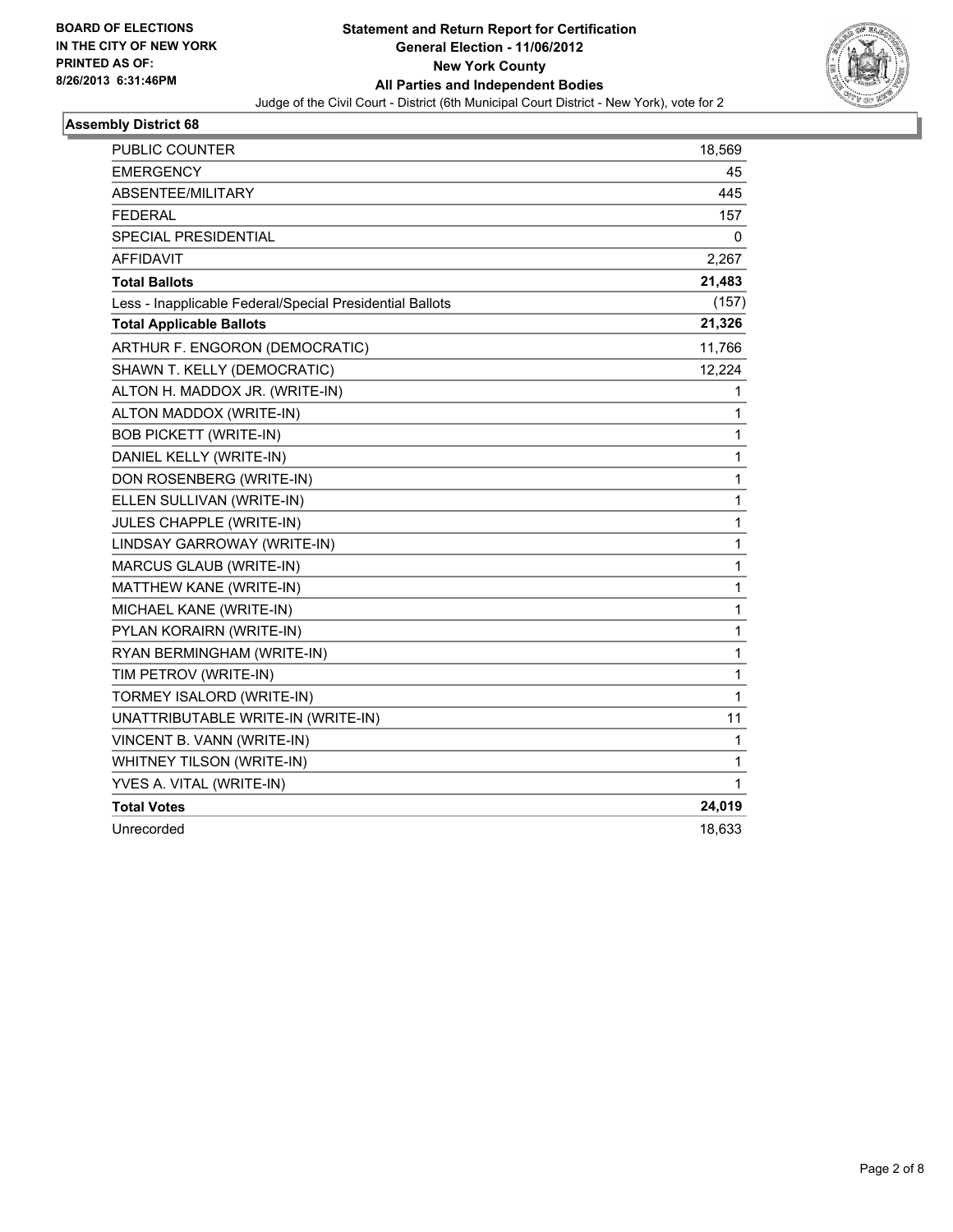

| <b>PUBLIC COUNTER</b>                                    | 13,487       |
|----------------------------------------------------------|--------------|
| EMERGENCY                                                | 41           |
| ABSENTEE/MILITARY                                        | 613          |
| FEDERAL                                                  | 366          |
| SPECIAL PRESIDENTIAL                                     | 0            |
| <b>AFFIDAVIT</b>                                         | 1,300        |
| <b>Total Ballots</b>                                     | 15,807       |
| Less - Inapplicable Federal/Special Presidential Ballots | (366)        |
| <b>Total Applicable Ballots</b>                          | 15,441       |
| ARTHUR F. ENGORON (DEMOCRATIC)                           | 9,077        |
| SHAWN T. KELLY (DEMOCRATIC)                              | 9,156        |
| BERT DANIELS (WRITE-IN)                                  | 1            |
| <b>BOB LOBLAW (WRITE-IN)</b>                             | 1            |
| <b>BUSTER LOTITO (WRITE-IN)</b>                          | 1            |
| CHRISTOPHER ANDREW KESNER (WRITE-IN)                     | 1            |
| DONNA GROHEN (WRITE-IN)                                  | 1            |
| JANE GROHEN (WRITE-IN)                                   | 1            |
| <b>JESSE LYNN (WRITE-IN)</b>                             | 1            |
| JOHN DANIEL (WRITE-IN)                                   | 1            |
| JUDITH GRUMET (WRITE-IN)                                 | 1            |
| <b>JULIA FINUCAMO (WRITE-IN)</b>                         | $\mathbf{1}$ |
| LUCY ROSATTO (WRITE-IN)                                  | 1            |
| MALLEAK SOROCIE (WRITE-IN)                               | 1            |
| MIKE AVENT (WRITE-IN)                                    | 1            |
| NATE PERILLI (WRITE-IN)                                  | 1            |
| NILSA SANTIAGO (WRITE-IN)                                | 1            |
| OLIVER CROMWELL (WRITE-IN)                               | 1            |
| OPRAH WINFREY (WRITE-IN)                                 | 1            |
| UNATTRIBUTABLE WRITE-IN (WRITE-IN)                       | 14           |
| <b>VERNON GATLIN (WRITE-IN)</b>                          | 1            |
| <b>Total Votes</b>                                       | 18,265       |
| Unrecorded                                               | 12,617       |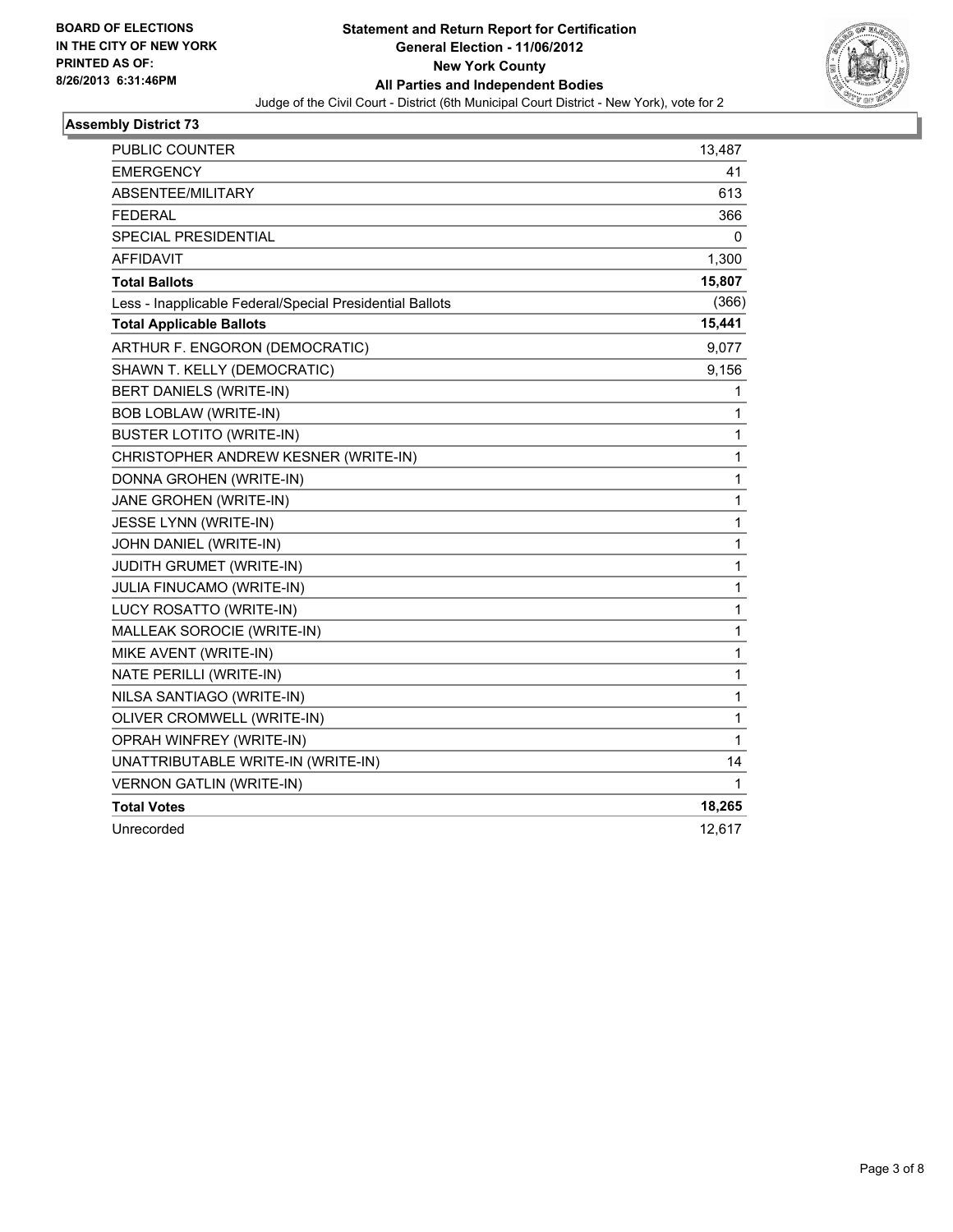

| PUBLIC COUNTER                                           | 45,412   |
|----------------------------------------------------------|----------|
| <b>EMERGENCY</b>                                         | 155      |
| ABSENTEE/MILITARY                                        | 2,064    |
| <b>FEDERAL</b>                                           | 1,197    |
| SPECIAL PRESIDENTIAL                                     | 0        |
| AFFIDAVIT                                                | 4,209    |
| <b>Total Ballots</b>                                     | 53,037   |
| Less - Inapplicable Federal/Special Presidential Ballots | (1, 197) |
| <b>Total Applicable Ballots</b>                          | 51,840   |
| ARTHUR F. ENGORON (DEMOCRATIC)                           | 31,239   |
| SHAWN T. KELLY (DEMOCRATIC)                              | 31,311   |
| ANDREW NAPOLTAN (WRITE-IN)                               | 1        |
| AYLEEN PELED (WRITE-IN)                                  | 1        |
| BILL COSBY (WRITE-IN)                                    | 1        |
| BILL MURPHY (WRITE-IN)                                   | 1        |
| BRENNA ZARTMAN (WRITE-IN)                                | 1        |
| CARASH NOONE (WRITE-IN)                                  | 1        |
| CHRISTOPHER REGAN (WRITE-IN)                             | 1        |
| CRAIG ASHER (WRITE-IN)                                   | 1        |
| DANIEL TSAI (WRITE-IN)                                   | 1        |
| DAVIS RUDESS (WRITE-IN)                                  | 1        |
| DENISE BAUM (WRITE-IN)                                   | 1        |
| DEREK STOUT (WRITE-IN)                                   | 1        |
| ELIYAHU KAPLOUN (WRITE-IN)                               | 1        |
| FRANK WESSIESG (WRITE-IN)                                | 2        |
| FRED BURPLE (WRITE-IN)                                   | 1        |
| GEORGE W. BUSH (WRITE-IN)                                | 1        |
| IAN JUDD (WRITE-IN)                                      | 1        |
| JANE LAMSEN (WRITE-IN)                                   | 1        |
| JEAN SHINOKTAKE (WRITE-IN)                               | 1        |
| JOHN CARNEY (WRITE-IN)                                   | 1        |
| JOHNNY BENCH (WRITE-IN)                                  | 1        |
| JOSEPH SUN (WRITE-IN)                                    | 1        |
| <b>KEN VITALE (WRITE-IN)</b>                             | 1        |
| KURT HOKE (WRITE-IN)                                     | 1        |
| LISA COX (WRITE-IN)                                      | 1        |
| LUARK BALL (WRITE-IN)                                    | 1        |
| MICHAEL WARD (WRITE-IN)                                  | 1        |
| MILLS GOLDON (WRITE-IN)                                  | 1        |
| MONICA CHENG (WRITE-IN)                                  | 1        |
| OZZY OSBOURNE (WRITE-IN)                                 | 1        |
| PAT RUSSO (WRITE-IN)                                     | 1        |
| PAUL HUTCHER (WRITE-IN)                                  | 1        |
| PAUL NA (WRITE-IN)                                       | 1        |
| RACHELL A. BORJA (WRITE-IN)                              | 1        |
| RALPH MODICA (WRITE-IN)                                  | 1        |
|                                                          |          |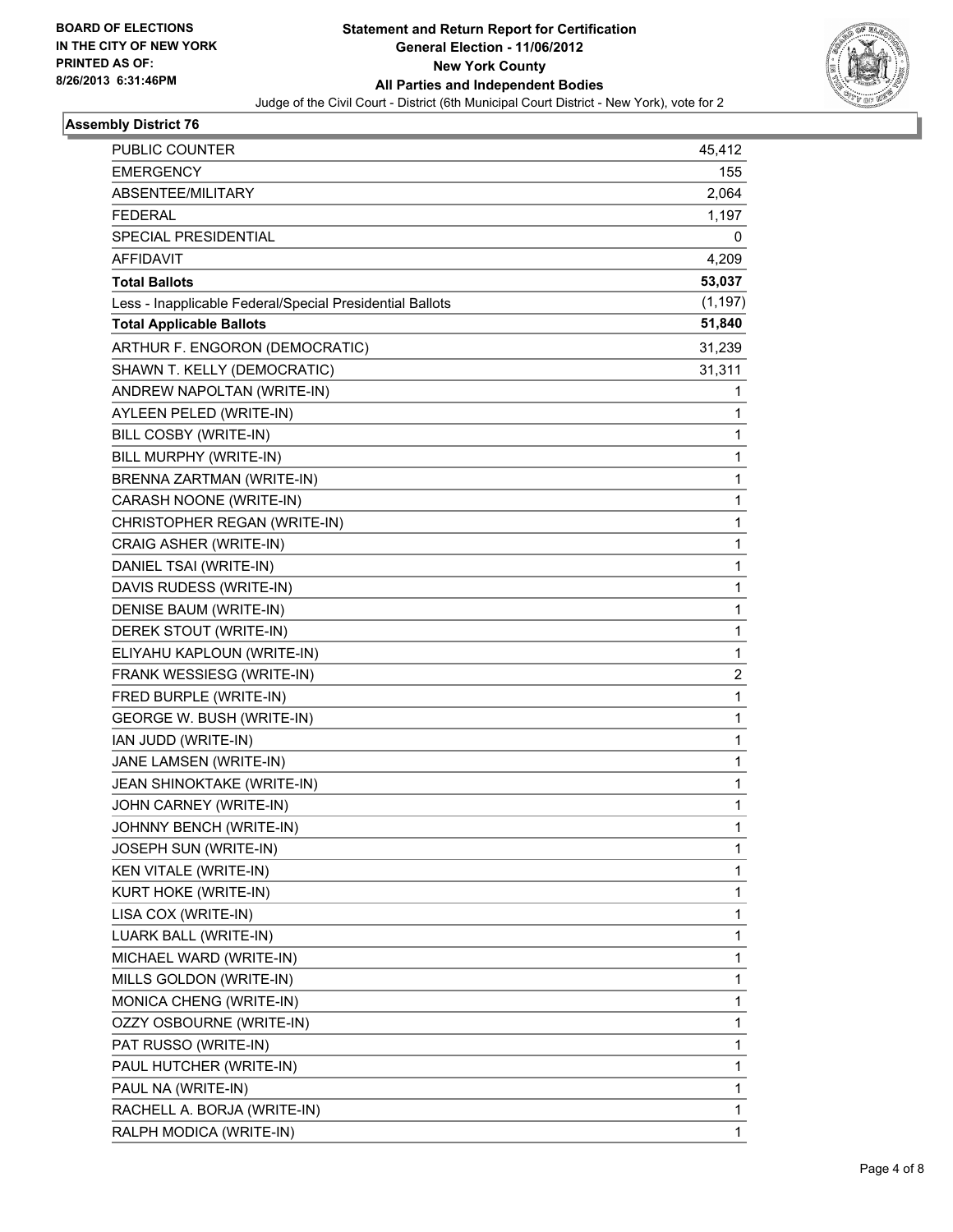

| RAY VALERIO (WRITE-IN)             | 1              |
|------------------------------------|----------------|
| REX RYAN (WRITE-IN)                | $\mathbf{1}$   |
| ROLFE HUBLEY (WRITE-IN)            | 1              |
| RON PAUL (WRITE-IN)                | $\overline{2}$ |
| RUBY BROWN (WRITE-IN)              | 1              |
| STEVE WECKES (WRITE-IN)            | 1              |
| STEVEN COHEN (WRITE-IN)            | 1              |
| SUSAN YOO (WRITE-IN)               | 1              |
| TARYN FISHMAN (WRITE-IN)           | 1              |
| TIMOTHY D. SHORTELL (WRITE-IN)     | 1              |
| TORN SERAVER (WRITE-IN)            | 1              |
| TYLER DURDIN (WRITE-IN)            | 1              |
| ULVIA VANCE (WRITE-IN)             | 1              |
| UNATTRIBUTABLE WRITE-IN (WRITE-IN) | 66             |
| WENDY LONG (WRITE-IN)              | 1              |
| <b>Total Votes</b>                 | 62,667         |
| Unrecorded                         | 41,013         |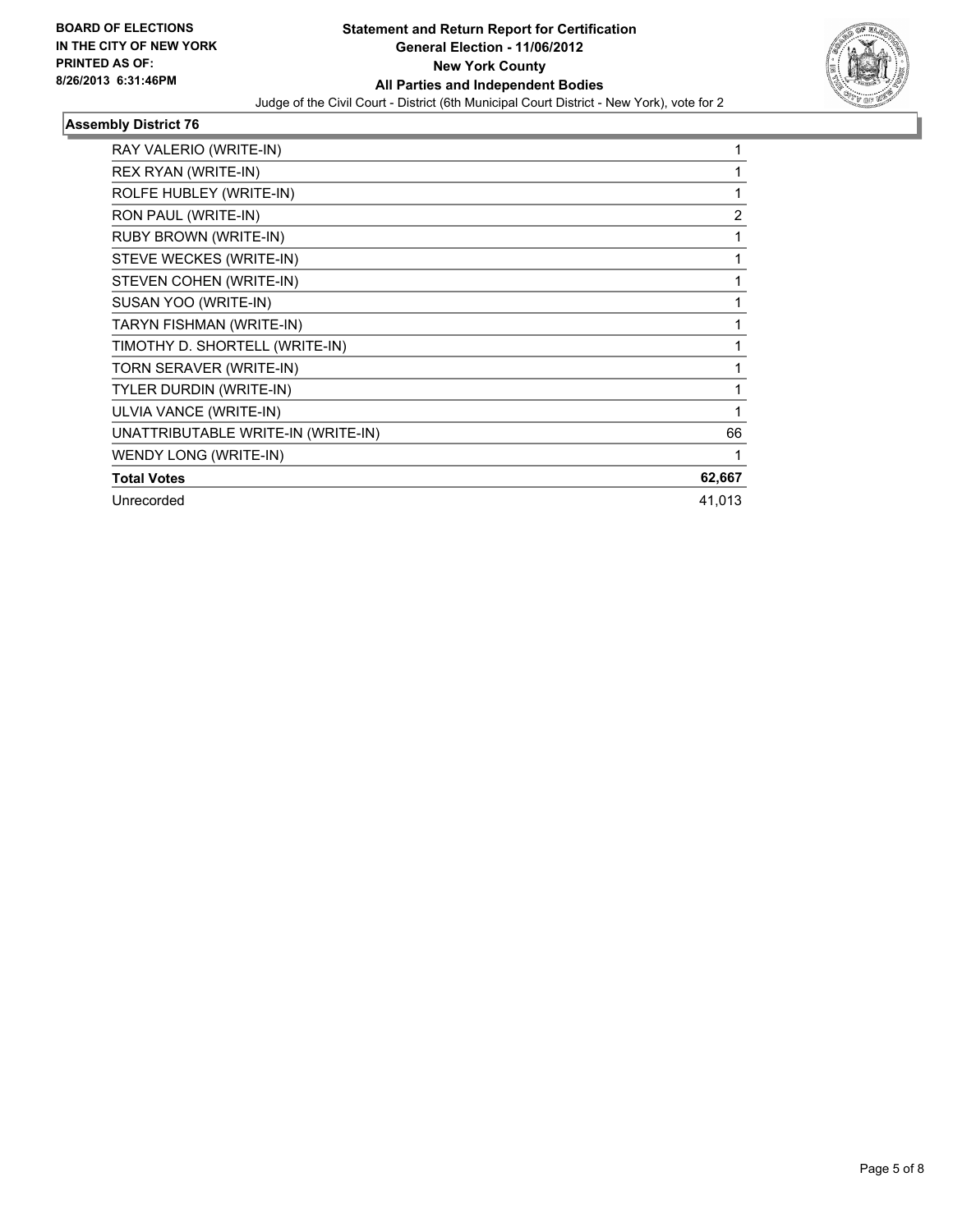

#### **Total for Judge of the Civil Court - District (6th Municipal Court District - New York) - New York County**

| <b>PUBLIC COUNTER</b>                                    | 77,468       |
|----------------------------------------------------------|--------------|
| <b>EMERGENCY</b>                                         | 241          |
| ABSENTEE/MILITARY                                        | 3,122        |
| <b>FEDERAL</b>                                           | 1,720        |
| SPECIAL PRESIDENTIAL                                     | 0            |
| AFFIDAVIT                                                | 7,776        |
| <b>Total Ballots</b>                                     | 90,327       |
| Less - Inapplicable Federal/Special Presidential Ballots | (1,720)      |
| <b>Total Applicable Ballots</b>                          | 88,607       |
| ARTHUR F. ENGORON (DEMOCRATIC)                           | 52,082       |
| SHAWN T. KELLY (DEMOCRATIC)                              | 52,691       |
| ALTON H. MADDOX JR. (WRITE-IN)                           | 1            |
| ALTON MADDOX (WRITE-IN)                                  | 1            |
| ANDREW NAPOLTAN (WRITE-IN)                               | 1            |
| AYLEEN PELED (WRITE-IN)                                  | $\mathbf 1$  |
| BERT DANIELS (WRITE-IN)                                  | 1            |
| BILL COSBY (WRITE-IN)                                    | 1            |
| BILL MURPHY (WRITE-IN)                                   | 1            |
| <b>BOB LOBLAW (WRITE-IN)</b>                             | 1            |
| <b>BOB PICKETT (WRITE-IN)</b>                            | 1            |
| BRENNA ZARTMAN (WRITE-IN)                                | $\mathbf 1$  |
| <b>BUSTER LOTITO (WRITE-IN)</b>                          | 1            |
| CARASH NOONE (WRITE-IN)                                  | 1            |
| CHRISTOPHER ANDREW KESNER (WRITE-IN)                     | $\mathbf{1}$ |
| CHRISTOPHER REGAN (WRITE-IN)                             | 1            |
| CRAIG ASHER (WRITE-IN)                                   | 1            |
| DANIEL KELLY (WRITE-IN)                                  | $\mathbf{1}$ |
| DANIEL TSAI (WRITE-IN)                                   | 1            |
| DAVIS RUDESS (WRITE-IN)                                  | 1            |
| DENISE BAUM (WRITE-IN)                                   | $\mathbf{1}$ |
| DEREK STOUT (WRITE-IN)                                   | 1            |
| DON ROSENBERG (WRITE-IN)                                 | 1            |
| DONNA GROHEN (WRITE-IN)                                  | 1            |
| ELIYAHU KAPLOUN (WRITE-IN)                               | 1            |
| ELLEN SULLIVAN (WRITE-IN)                                | 1            |
| FRANK WESSIESG (WRITE-IN)                                | 2            |
| FRED BURPLE (WRITE-IN)                                   | 1            |
| GEORGE W. BUSH (WRITE-IN)                                | 1            |
| IAN JUDD (WRITE-IN)                                      | 1            |
| JANE GROHEN (WRITE-IN)                                   | 1            |
| JANE LAMSEN (WRITE-IN)                                   | 1            |
| JEAN SHINOKTAKE (WRITE-IN)                               | 1            |
| JESSE LYNN (WRITE-IN)                                    | 1            |
| JOHN CARNEY (WRITE-IN)                                   | 1            |
| JOHN DANIEL (WRITE-IN)                                   | 1            |
| JOHNNY BENCH (WRITE-IN)                                  | 1            |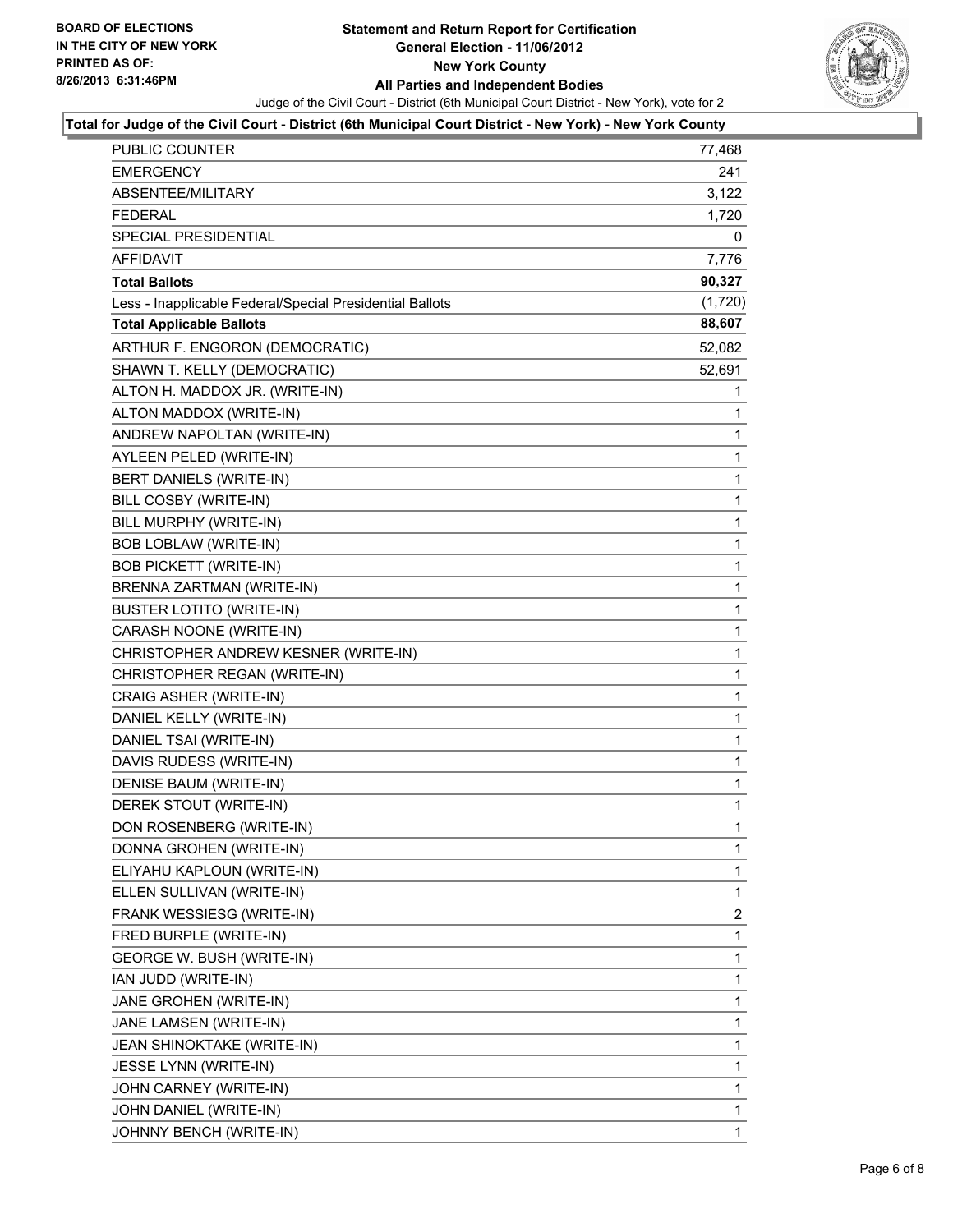#### **Statement and Return Report for Certification General Election - 11/06/2012 New York County All Parties and Independent Bodies** Judge of the Civil Court - District (6th Municipal Court District - New York), vote for 2



#### **Total for Judge of the Civil Court - District (6th Municipal Court District - New York) - New York County**

| JOSEPH SUN (WRITE-IN)              | 1  |
|------------------------------------|----|
| JUDITH GRUMET (WRITE-IN)           | 1  |
| JULES CHAPPLE (WRITE-IN)           | 1  |
| JULIA FINUCAMO (WRITE-IN)          | 1  |
| <b>KEN VITALE (WRITE-IN)</b>       | 1  |
| KURT HOKE (WRITE-IN)               | 1  |
| LINDSAY GARROWAY (WRITE-IN)        | 1  |
| LISA COX (WRITE-IN)                | 1  |
| <b>LUARK BALL (WRITE-IN)</b>       | 1  |
| LUCY ROSATTO (WRITE-IN)            | 1  |
| MALLEAK SOROCIE (WRITE-IN)         | 1  |
| MARCUS GLAUB (WRITE-IN)            | 1  |
| MATTHEW KANE (WRITE-IN)            | 1  |
| MICHAEL KANE (WRITE-IN)            | 1  |
| MICHAEL WARD (WRITE-IN)            | 1  |
| MIKE AVENT (WRITE-IN)              | 1  |
| MILLS GOLDON (WRITE-IN)            | 1  |
| MONICA CHENG (WRITE-IN)            | 1  |
| NATE PERILLI (WRITE-IN)            | 1  |
| NILSA SANTIAGO (WRITE-IN)          | 1  |
| OLIVER CROMWELL (WRITE-IN)         | 1  |
| OPRAH WINFREY (WRITE-IN)           | 1  |
| OZZY OSBOURNE (WRITE-IN)           | 1  |
| PAT RUSSO (WRITE-IN)               | 1  |
| PAUL HUTCHER (WRITE-IN)            | 1  |
| PAUL NA (WRITE-IN)                 | 1  |
| PYLAN KORAIRN (WRITE-IN)           | 1  |
| RACHELL A. BORJA (WRITE-IN)        | 1  |
| RALPH MODICA (WRITE-IN)            | 1  |
| RAY VALERIO (WRITE-IN)             | 1  |
| REX RYAN (WRITE-IN)                | 1  |
| ROLFE HUBLEY (WRITE-IN)            | 1  |
| RON PAUL (WRITE-IN)                | 2  |
| RUBY BROWN (WRITE-IN)              | 1  |
| RYAN BERMINGHAM (WRITE-IN)         | 1  |
| STEVE WECKES (WRITE-IN)            | 1  |
| STEVEN COHEN (WRITE-IN)            | 1  |
| SUSAN YOO (WRITE-IN)               | 1  |
| TARYN FISHMAN (WRITE-IN)           | 1  |
| TIM PETROV (WRITE-IN)              | 1  |
| TIMOTHY D. SHORTELL (WRITE-IN)     | 1  |
| TORMEY ISALORD (WRITE-IN)          | 1  |
| TORN SERAVER (WRITE-IN)            | 1  |
| TYLER DURDIN (WRITE-IN)            | 1  |
| ULVIA VANCE (WRITE-IN)             | 1  |
| UNATTRIBUTABLE WRITE-IN (WRITE-IN) | 91 |